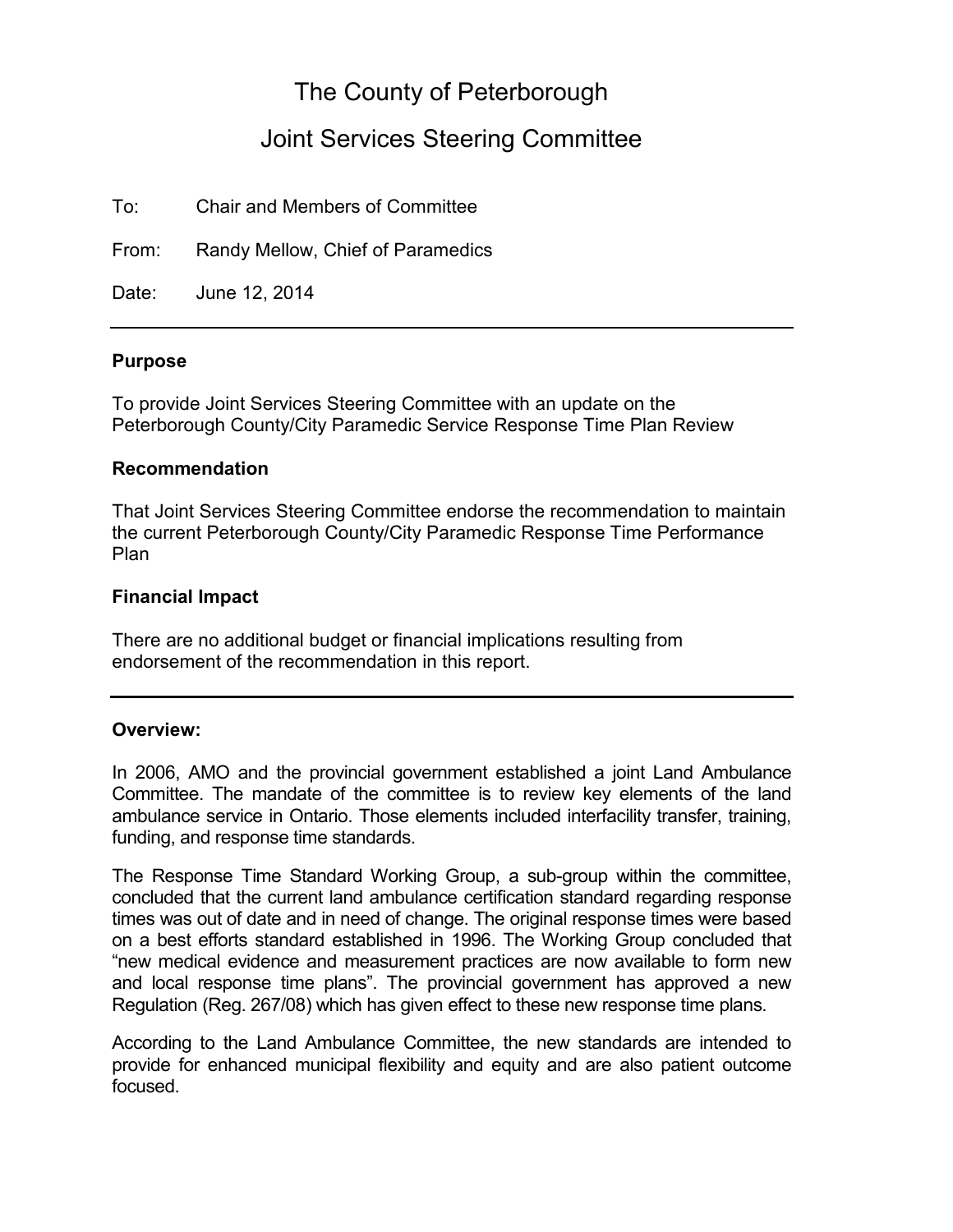The standards establish the responsibilities of upper tier municipalities, designated delivery agents, and ambulance communication centers to define, set, and meet response time plans. These plans must be filed annually with the Ministry of Health and will be publicly available.

#### **Provincial Land Ambulance Response Time Framework Responsibilities of the Municipal Sector:**

Beginning in 2[012, e](http://www.e-laws.gov.on.ca/html/regs/english/elaws_regs_000257_e.htm#BK9)very upper tier municipality and delivery agent will:

- § Develop an annual response time performance plan;
- § Ensure that this plan is continually maintained, enforced and where necessary, updated;
- $\delta$  Provide each plan and each update to the ministry;
- § Report to ministry on the response time performance achieved under the previous year's plan.

The response time performance plans developed by the municipal sector:

- § Will include response time commitments for CTAS 1,2,3,4, and 5 patients. CTAS (Canadian Triage Acuity Scale {Chart 1 below}) is an international medical triage standard utilized by hospitals, ambulance communication services and paramedics to identify how urgently a patient requires medical care;
- § Will recognize that the attendance of any person equipped to provide defibrillation (including a paramedic, fire fighter, police officer or other first responder) to a sudden cardiac arrest patient will "stop" the response-time clock;
- § **May** include municipal public safety and prevention education and promotion campaigns that could contribute to meeting municipal response time performance plans, such as:
	- § Fire and Police Defibrillation
	- § High School CPR Programs
	- § Community-Based First Aid Programs
	- § Public Health Safety and Prevention Programs, including programs to educate the public on the appropriate use of 9-1-1.

In providing performance reports to the ministry, each municipality must report on:

§ The percentage of times that sudden cardiac arrest patients received assistance from a person equipped to provide defibrillation (e.g., paramedic, fire, police, or other first responder) **within six minutes from the notification of a call by an ambulance communication service**.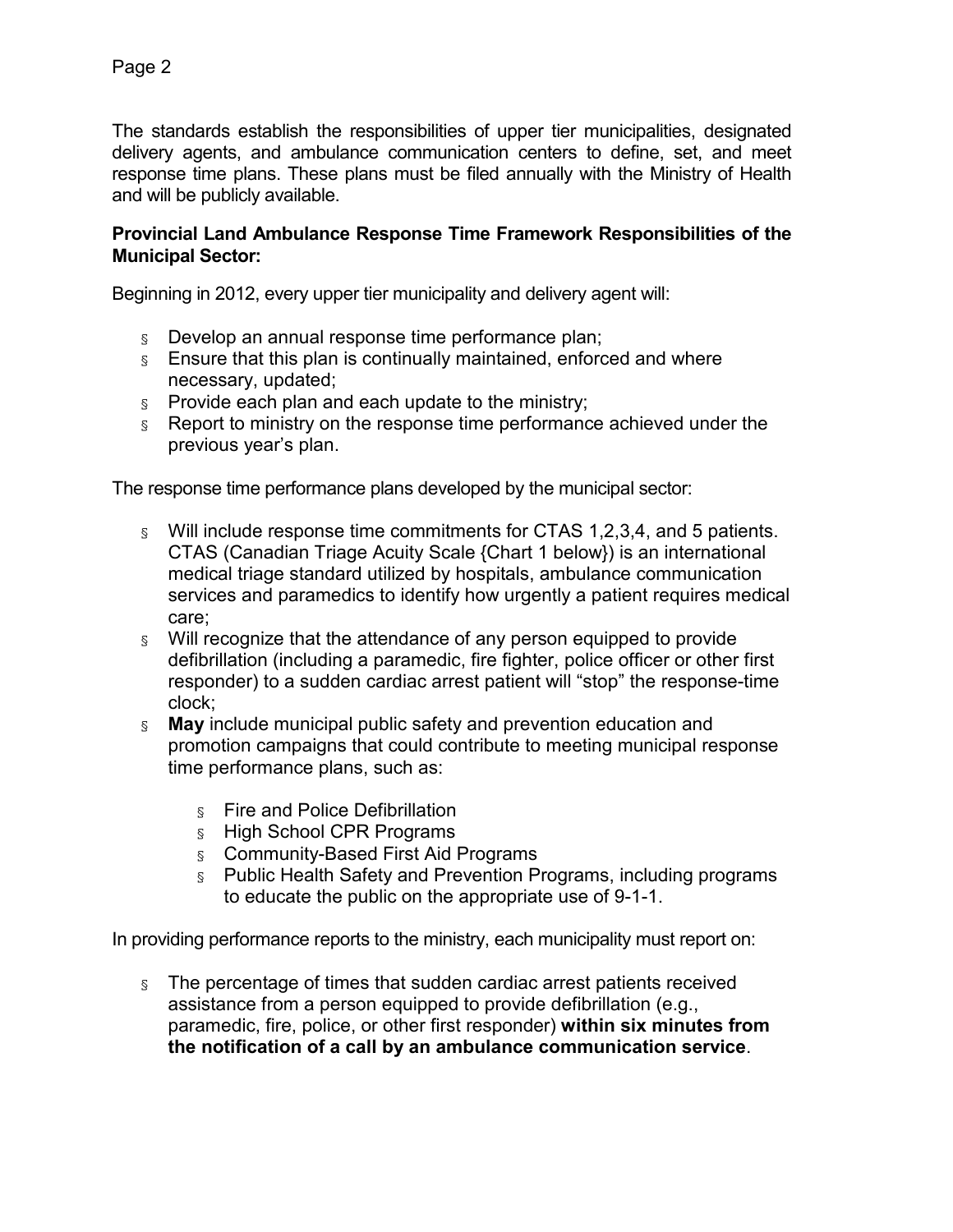- § The percentage of times that an ambulance crew has arrived on-scene to provide ambulance services to sudden cardiac arrest patients or other patients categorized as CTAS 1 **within eight minutes of the time notice is received respecting such services**.
- § The percentage of times that a paramedic arrived at the location of a patient determined to be CTAS 2, 3, 4, 5 within a period of time determined appropriate by the municipality.

# **Analysis:**

### **Establishment of Response Time Plan**:

When developing the first Response Time Plan in 2012, Administration completed a retrospective review applying the mandated targets of the new response time plan to the response time performance over the past several years, in an attempt to establish response time plan targets that are realistic and appropriate. Problems that arose in utilizing this data in 2012 continue to cause difficulty in assessing and projecting accurate response time targets. These issues include;

- § Inconsistent data obtained through the ADDAS/ADRS dispatch data system;
- § Data available for comparison is limited to current and previous year performance;
- § Limited data available regarding defibrillator equipped arrival times (Fire or Public Access Defib);
- § Fluctuation of call volumes and Ambulance Offload Delay over the past several years;
- § Deployment plan and strategy adjustments to address growing response times;
- § The mandated response time targets do not allow for individual benchmarks for urban, rural or remote regions within the Municipality. One set of targets must be set for the entire County.

Given the many variables affecting the response time, it was determined by PCCP Management that the most appropriate material to use to review and set the response time targets would be based on the response times achieved by PCCP in 2012 as a benchmark for 2013 with consideration of the known system pressures affecting Paramedic response. These targets are illustrated in Chart 2 below.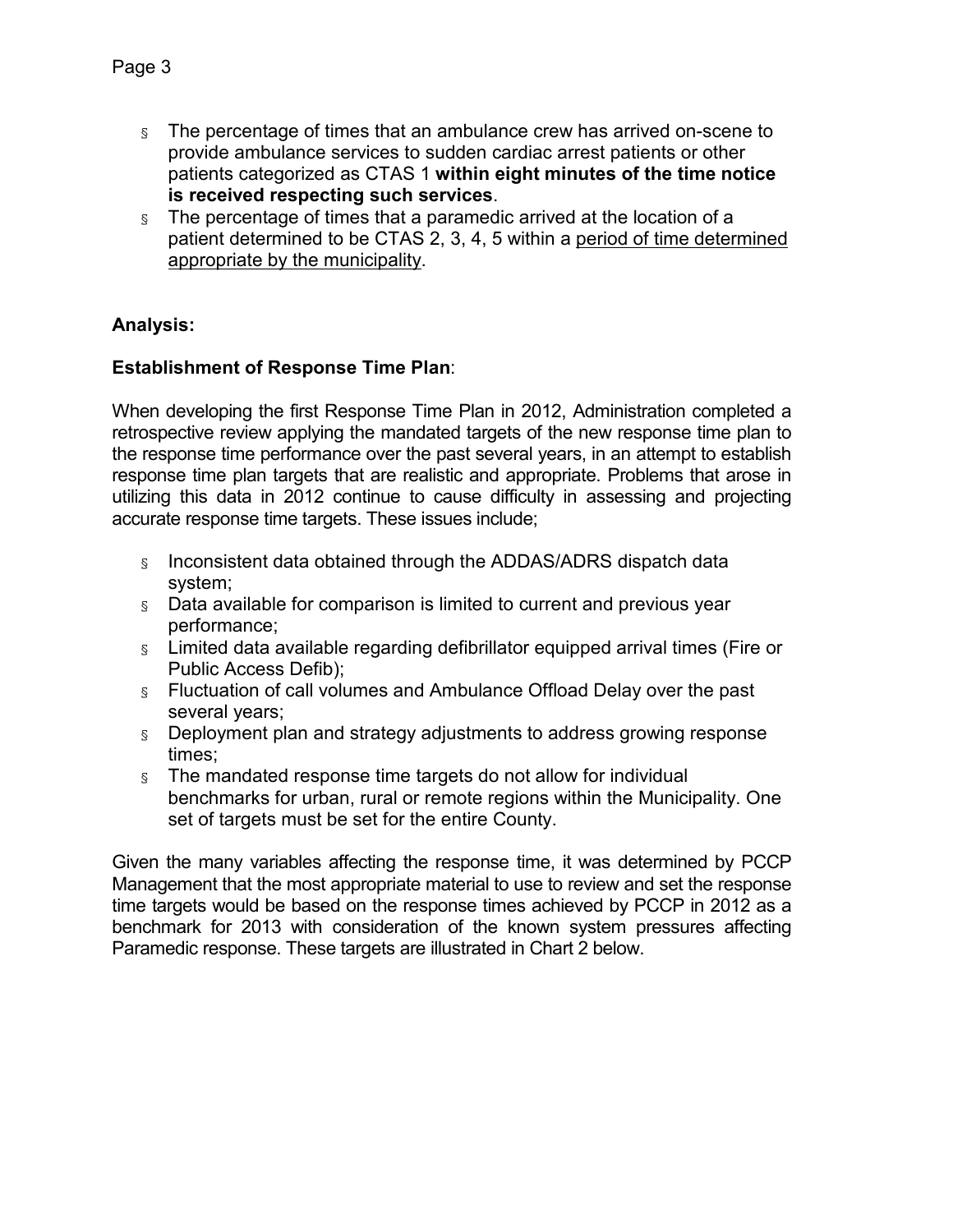# **Chart 1 - 2013 Call Volume by Acuity Level**

The following chart provides details of 2013 call volume data within the County and City of Peterborough for each CTAS category.

| <b>Level of Acuity</b> | <b>Medical Description</b>                | 2013 Call Volume |
|------------------------|-------------------------------------------|------------------|
| Sudden Cardiac         | Patient experiencing pre-hospital         | 102              |
| Arrest                 | cardiac arrest                            |                  |
| CTAS <sub>1</sub>      | Conditions that are threats to life or    | 170              |
|                        | limb (or imminent risk of deterioration)  |                  |
|                        | requiring immediate aggressive            |                  |
|                        | interventions.                            |                  |
| CTAS <sub>2</sub>      | Conditions that are a potential threat to | 3618             |
|                        | life limb or function, requiring rapid    |                  |
|                        | medical intervention or delegated acts.   |                  |
| CTAS <sub>3</sub>      | Conditions that could potentially         | 3946             |
|                        | progress to a serious problem requiring   |                  |
|                        | emergency intervention.                   |                  |
| CTAS <sub>4</sub>      | Conditions that are related to patient    | 905              |
|                        | age, distress, or potential for           |                  |
|                        | deterioration or complications would      |                  |
|                        | benefit from intervention or              |                  |
|                        | reassurance within 1-2 hours              |                  |
| CTAS <sub>5</sub>      | Conditions that may be acute but non-     | 318              |
|                        | urgent as well as conditions which may    |                  |
|                        | be part of a chronic problem with or      |                  |
|                        | without evidence of deterioration         |                  |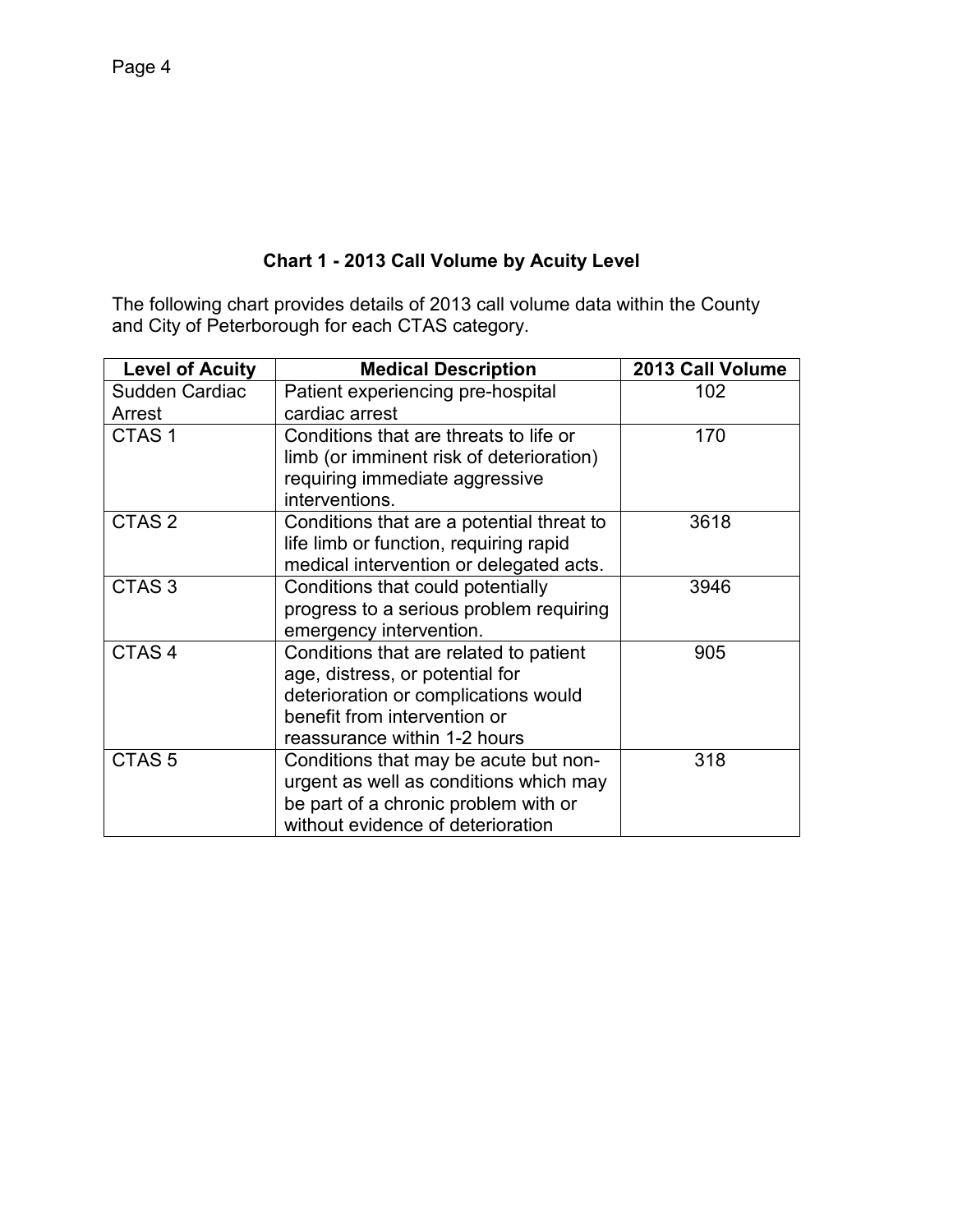## **Chart 2 - 2013 Response Time Based on Acuity:**

The following chart provides details of 2013 Response Time Plan and actual 2013 and 2014 response time data within the County and City of Peterborough for each CTAS category.

| <b>Level of Acuity</b>   | <b>Time</b><br>(min:sec) | 2013<br><b>Response</b><br><b>Time Plan</b><br><b>Target</b> | 2013 Actual<br><b>Percentile</b> | 2014<br><b>Percentile to</b><br><b>Date</b> |
|--------------------------|--------------------------|--------------------------------------------------------------|----------------------------------|---------------------------------------------|
| Sudden Cardiac<br>Arrest | 6:00                     | 50%                                                          | 51.96%                           | 58.82%                                      |
| CTAS <sub>1</sub>        | 8:00                     | 66%                                                          | 55.86%                           | 63.01%                                      |
| CTAS <sub>2</sub>        | 10:00                    | 65%                                                          | 72.48%                           | 74.29%                                      |
| CTAS <sub>3</sub>        | 10:00                    | 65%                                                          | 75.20%                           | 75.91%                                      |
| CTAS <sub>4</sub>        | 10:00                    | 65%                                                          | 79.67%                           | 78.55%                                      |
| CTAS <sub>5</sub>        | 10:00                    | 65%                                                          | 76.34%                           | 77.10%                                      |

### **Conclusion**:

As mandated by legislation, PCCP on behalf of the Municipality must continually review, update as necessary and report on the Response Time Performance Plan and achievements. The department continues to do so within the following framework:

- A review of historic response time performance in comparison to patient acuity;
- Consideration of call volume trends;
- Impact of significant and persistent Ambulance Offload Delay pressures;
- An evaluation of current performance related to cardiac arrest save rates;
- With consideration that targets represent achievable standards that build on PCCP's strong overall performance.

PCCP remains committed to continual analysis of performance and seeks system improvement opportunities, however; current operating conditions and trends suggest that the proposed response time targets are both reasonable and attainable. As such, PCCP administration is recommending no changes to the current Response Time Performance Plan.